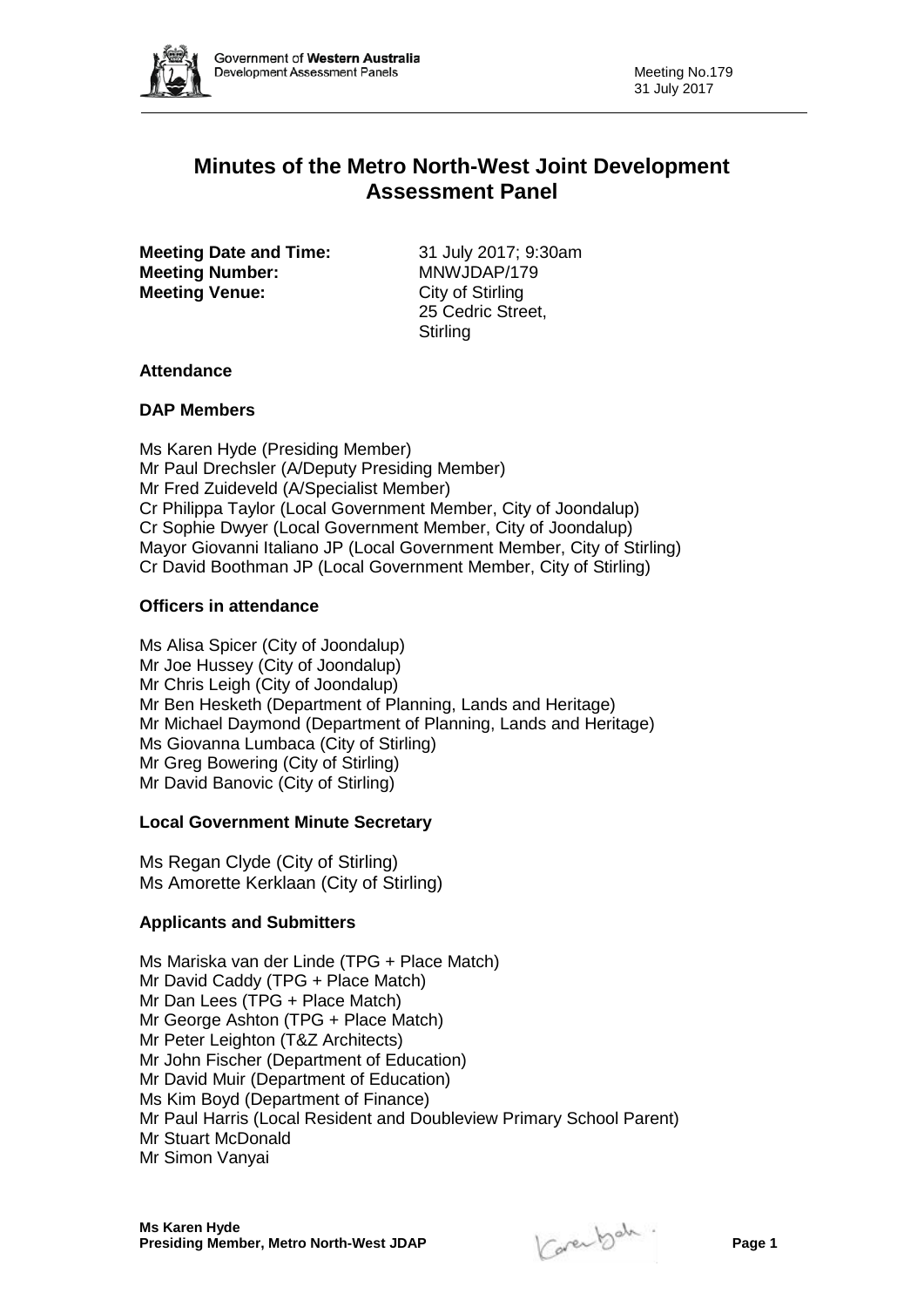

## **Members of the Public / Media**

There were 39 members of the public in attendance.

## **1. Declaration of Opening**

The Presiding Member, Ms Karen Hyde declared the meeting open at 9.30am on 31 July 2017 and acknowledged the past and present traditional owners and custodians of the land on which the meeting was being held.

The Presiding Member announced the meeting would be run in accordance with the *Development* Assessment *Panel Standing Orders 2017* under the *Planning and Development (Development Assessment Panels) Regulations 2011*.

The Presiding Member advised that the meeting is being audio recorded in accordance with Section 5.16 of the Standing Orders 2017; No Recording of Meeting, which states: *'A person must not use any electronic, visual or audio recording device or instrument to record the proceedings of the DAP meeting unless the Presiding Member has given permission to do so.'* The Presiding Member granted permission for the minute taker to record proceedings for the purpose of the minutes only.

## **2. Apologies**

Cr Christine Hamilton Prime (Local Government Member, City of Joondalup)

## **3. Members on Leave of Absence**

Nil

## **4. Noting of Minutes**

Minutes of the Metro North-West JDAP meeting No. 178 held on 19 July 2017 were noted by DAP members.

## **5. Declaration of Due Consideration**

All members declared that they had duly considered the documents.

#### **6. Disclosure of Interests**

Nil

## **7. Deputations and Presentations**

**7.1** Mr David Caddy (TPG + Place Match) addressed the DAP for the application at Item 8.1. Mr Caddy answered questions from the panel.

## *The presentation at Item 7.1 was heard prior to the application at Item 8.1.*

**7.2** Mr Paul Harris (Local Resident and Doubleview Primary School Parent) addressed the DAP against the application at Item 8.2.

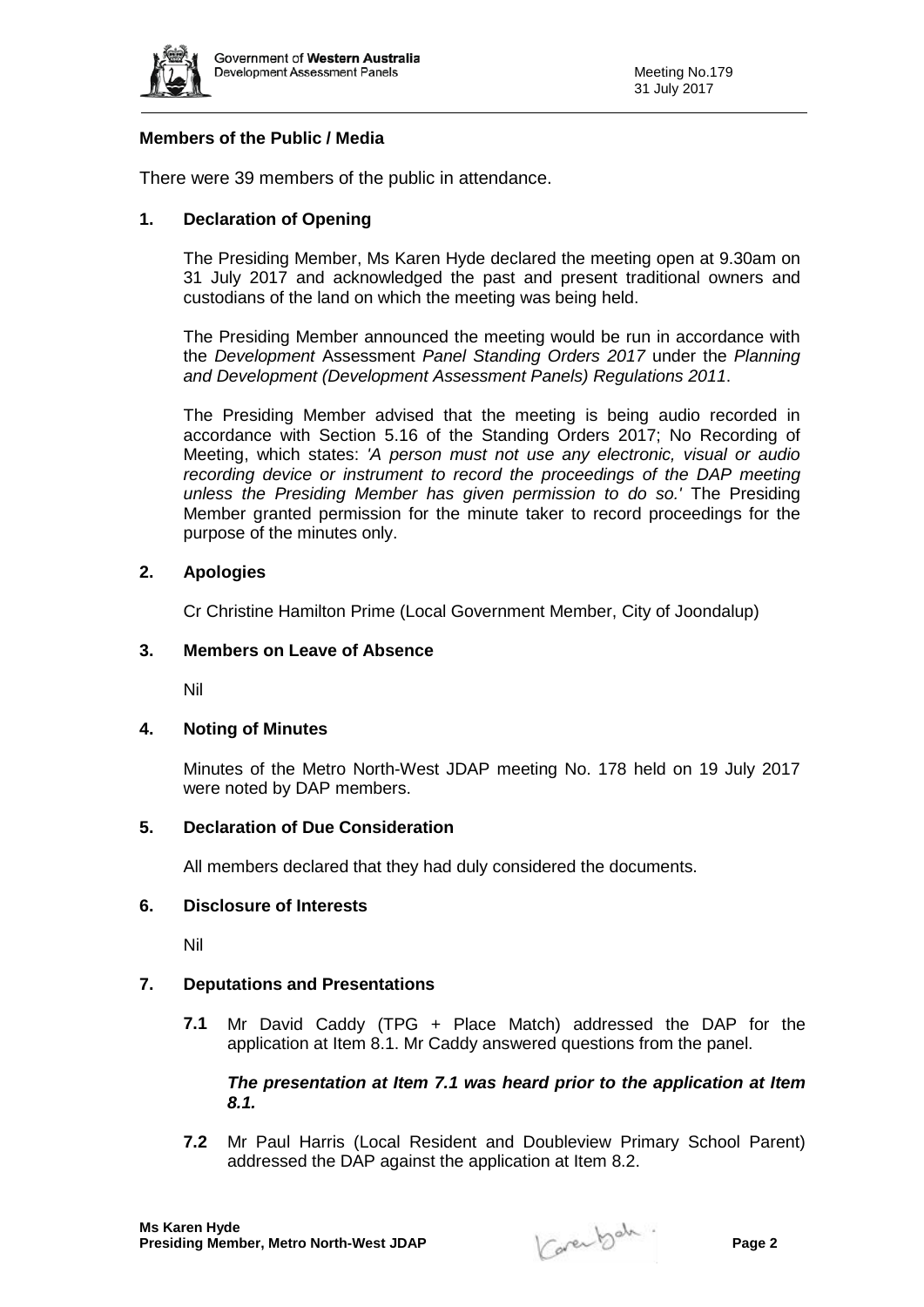

- **7.3** Mr Stuart McDonald addressed the DAP against the application at Item 8.2.
- **7.4** Mr Simon Vanyai addressed the DAP against the application at Item 8.2.
- **7.5** Mr John Fischer (Department of Education) addressed the DAP for the application at Item 8.2. Mr Fischer answered questions from the panel.
- **7.6** Mr Peter Leighton (T&Z Architects) addressed the DAP for the application at Item 8.2. Mr Leighton answered questions from the panel.

### *The presentations at Item 7.2 to 7.6 were heard prior to the application at Item 8.2.*

## **8. Form 1 – Responsible Authority Reports – DAP Applications**

| 8.1 | <b>Property Location:</b><br><b>Application Details:</b><br>Applicant:<br>Owner: | Lot 1 (2) Warburton Avenue, Padbury<br>Service Station and Associated Signage<br>Ms Mariska van der Linde, TPG + Place Match<br>Mr Justin McCabe, BP Refinery (Bulwer Island) Pty<br>Ltd |
|-----|----------------------------------------------------------------------------------|------------------------------------------------------------------------------------------------------------------------------------------------------------------------------------------|
|     | Responsible Authority:<br>DoP File No:                                           | City of Joondalup<br>DAP/17/01209                                                                                                                                                        |

## **REPORT RECOMMENDATION / PRIMARY MOTION**

**Moved by:** Cr Philippa Taylor **Seconded by:** Cr Sophie Dwyer

That the Metro North-West JDAP resolves to:

1. **Approve** DAP Application reference DAP/17/01209 and accompanying plans TP-001, TP-002, TP-015, TP-016 and 16248-A01 in accordance with Clause 68(2) of the *Planning and Development (Local Planning Schemes) Regulations 2015* and the provisions of the City of Joondalup District Planning Scheme No. 2, subject to the following conditions:

## **Conditions:**

- 1. This approval only relates to the proposed service station and associated signage as indicated on the approved plans. It does not relate to any other development on the lot.
- 2. The service station building and canopy shall be setback a minimum 7m from the nominated street boundary, Warburton Avenue, to the satisfaction of the City.
- 3. A Construction Management Plan shall be submitted to and approved by the City prior to the commencement of development. The management plan shall detail how it is proposed to manage:
	- All forward works for the site;
	- The delivery of materials and equipment to the site;
	- The storage of materials and equipment on the site;

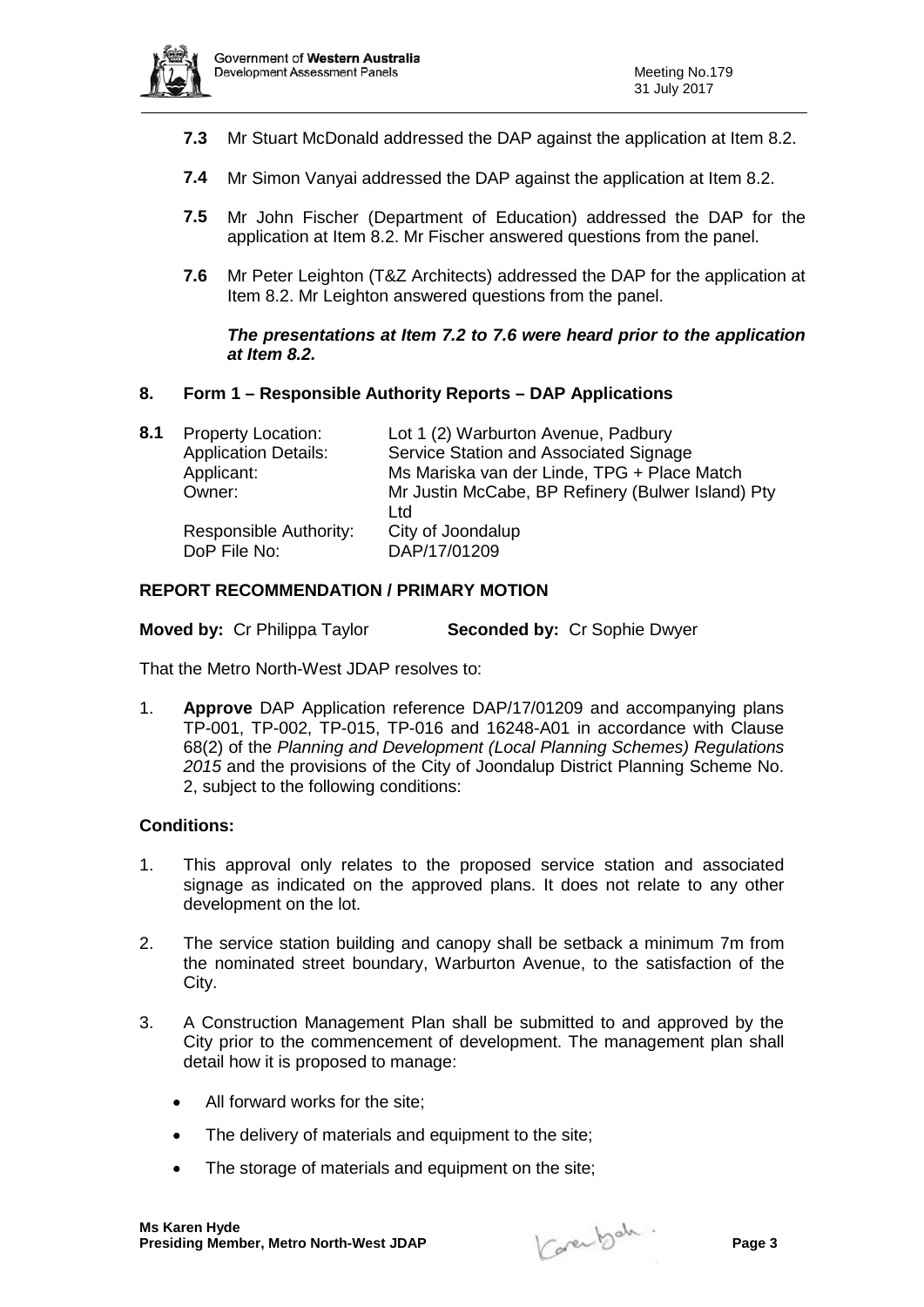

- The parking arrangements for the contractors and subcontractors;
- The management of dust during the construction process;
- Access to car parking and the service station for staff and customers;
- Other matters likely to impact on the surrounding properties;

and works shall be undertaken in accordance with the approved Construction Management Plan.

- 4. A full schedule of colours and materials for all exterior parts to the development (including any retaining walls) shall be submitted to and approved by the City prior to the commencement of development. Development shall be in accordance with the approved schedule and all external materials and finishes shall be maintained to a high standard, including being free of vandalism, to the satisfaction of the City.
- 5. Any proposed building plant and equipment, including air conditioning units, piping, ducting and water tanks shall be located so as to minimise any visual and noise impact on surrounding landowners, and screened from view from the street, and where practicable from adjoining buildings. Details shall be submitted to and approved by the City prior to the commencement of development. Development shall be in accordance with these approved details.
- 6. The external surface of the development, including roofing, shall be finished in materials and colours that have low reflective characteristics, to the satisfaction of the City. The external surfaces shall be treated to the satisfaction of the City if it is determined by the City that glare from the completed development has a significant adverse effect on the amenity of adjoining or nearby neighbours.
- 7. The car parking bays, driveways and access points shown on the approved plans are to be designed, constructed, drained and marked in accordance with the Australian Standard for Off-street Car Parking (AS/NZS2890.1 2004), Offstreet Parking for People with Disabilities (AS/NZS2890.6 2009) and Off-street Commercial Vehicle Facilities (AS2890.2:2002), prior to the occupation of the development. These bays are to be thereafter maintained to the satisfaction of the City.
- 8. Detailed landscaping plans shall be submitted to and approved by the City prior to the commencement of development. These landscaping plans are to indicate the proposed landscaping treatment(s) of the subject site and the adjoining road verge(s), and shall:
	- Be drawn at an appropriate scale of either 1:100, 1:200 or 1:500;
	- Provide all details relating to paving, treatment of verges and tree planting in the car park;
	- Provide a minimum of one shade tree per four car bays within new car parking areas;
	- Show spot levels and/or contours of the site;
	- Indicate any natural vegetation to be retained and the proposed manner in which this will be managed;
	- Be based on water sensitive urban design principles to the satisfaction of the City;

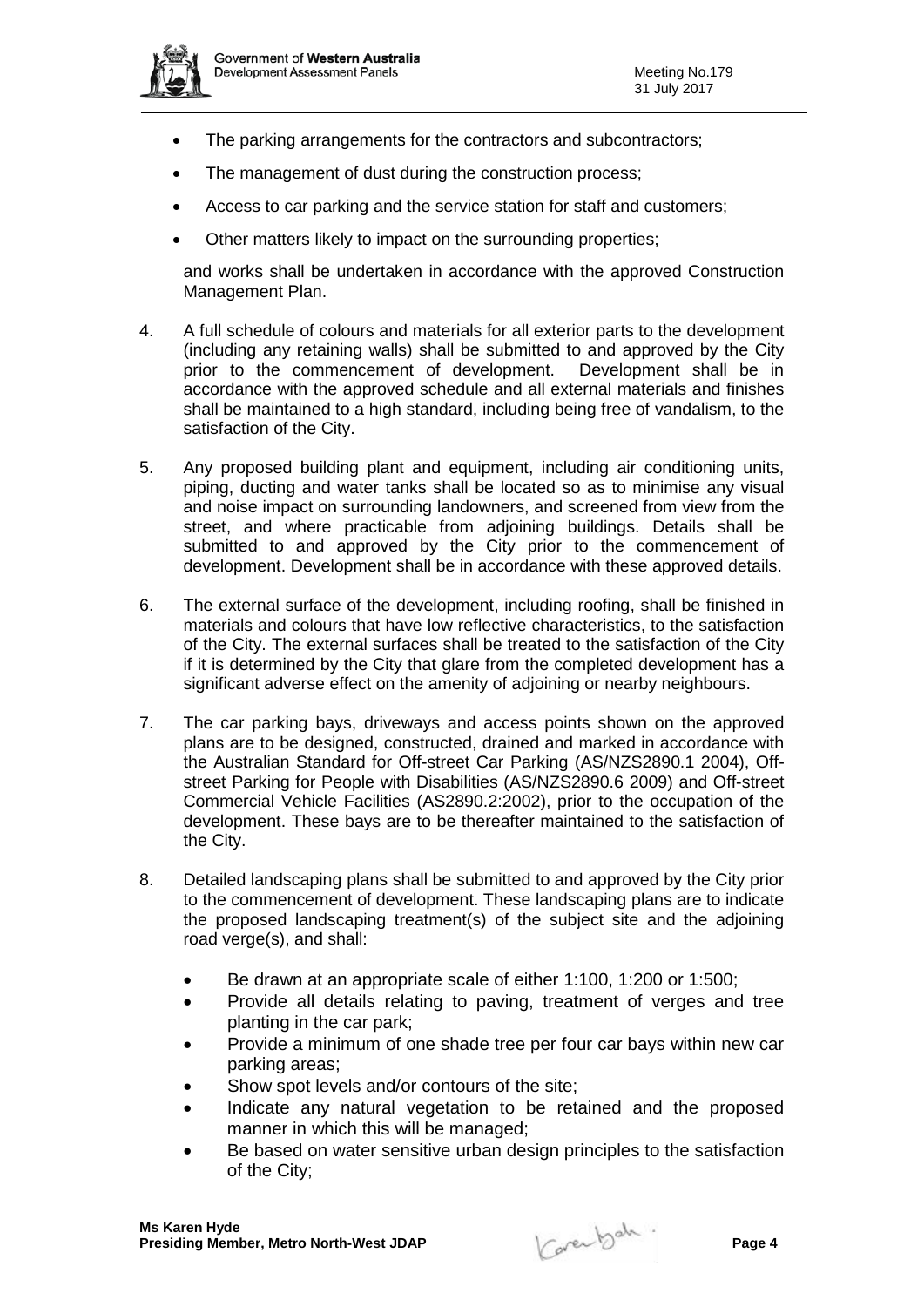- Be based on Designing out Crime principles to the satisfaction of the City; and
- Show all irrigation design details.
- 9. Landscaping and reticulation shall be established in accordance with the approved landscaping plans, Australian Standards and best trade practice prior to the development first being occupied and thereafter maintained to the satisfaction of the City.
- 10. All stormwater shall be collected on-site and disposed of in a manner acceptable to the City.
- 11. A Delivery Management Plan indicating the timing of deliveries shall be submitted prior to the commencement of development, and approved by the City prior to the development first being occupied. Delivery management shall then be undertaken in accordance with the approved plan.
- 12. The signage is to be established and thereafter maintained to a high standard to the satisfaction of the City.
- 13. Signage must not include fluorescent, reflective or retro reflective colours.
- 14. All development shall be contained within the property boundaries.
- 15. Illuminated signage shall use low illumination that does not flash, pulsate or chase.

#### **Advice Notes**

- 1. The modifications to the crossover are subject to a separate approval. Please contact the City's Infrastructure Management Services Team on 9400 4255 to arrange an appointment.
- 2. Unless otherwise agreed upon by the City, any existing footpath and kerbing shall be retained and protected during construction of the development and shall not be removed or altered for the purposes of a vehicle crossover. Should the footpath/kerb be damaged during the construction of the development, it shall be reinstated to the satisfaction of the City.
- 3. The sale of food shall be in accordance with the *Food Act 2008.* The premise is required to be inspected by the City's Environmental Health and Environmental Services team prior to operation. Please contact the City's Health and Environmental Services on 9400 4900 to arrange an appointment.
- 4. The City's local laws require all commercial properties to store bins within a bin storage area that incorporates wash down facilities. The minimum specification includes a concrete floor graded to a floor waste that is connected to sewer and a hose cock.

### **AMENDING MOTION**

**Moved by:** Mr Fred Zuideveld **Seconded by:** Mr Paul Drechsler

That Condition 2 be deleted.

**Ms Karen Hyde Presiding Member, Metro North-West JDAP Page 5**

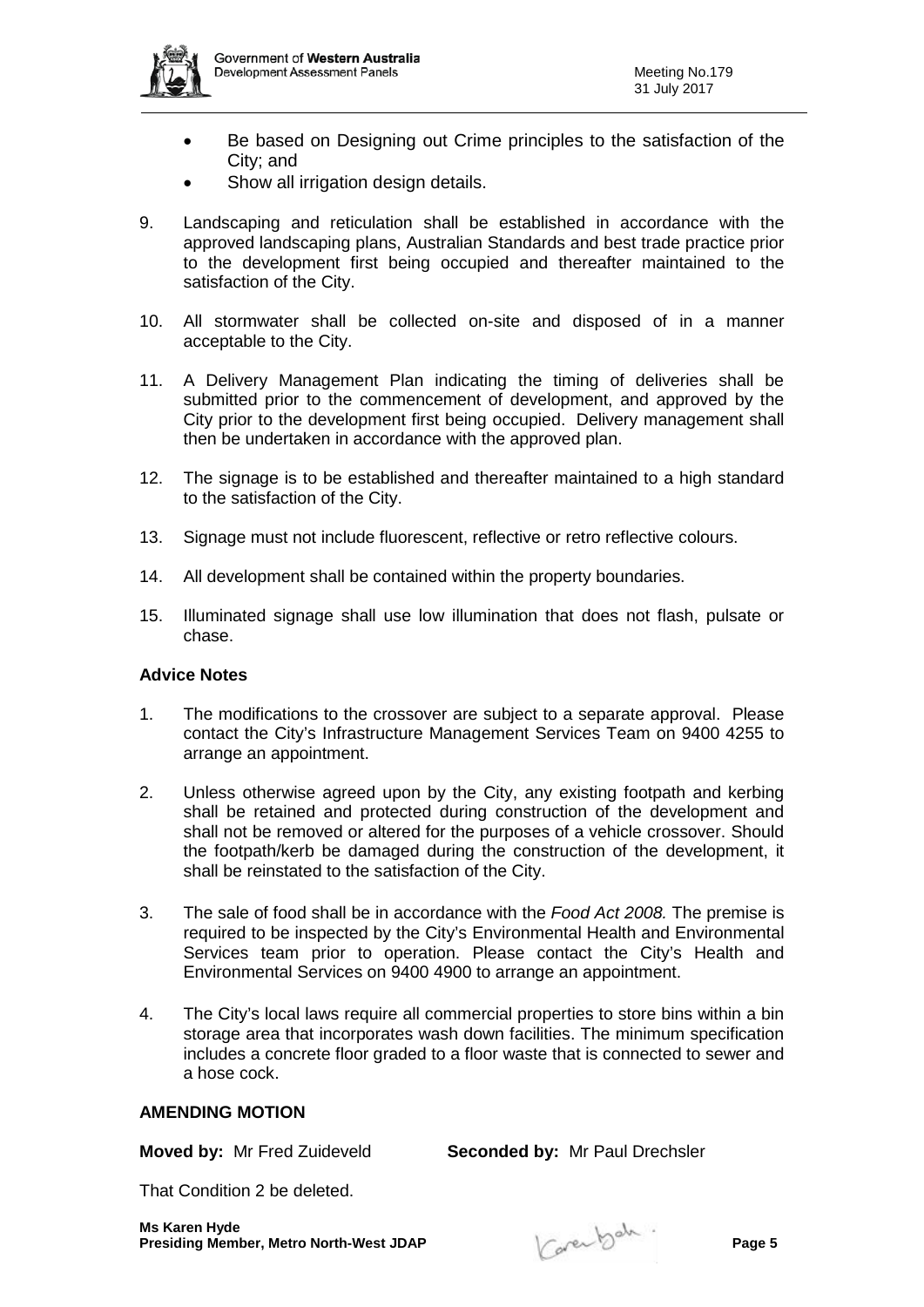

**REASON: The width of the canopy that is facing Warburton Avenue has been reduced significantly from the existing canopy and the impact of a cantilever structure is minimal.**

## **The Amending Motion was put and CARRIED UNANIMOUSLY.**

### **PRIMARY MOTION (AS AMENDED)**

**Moved by:** Cr Phillipa Taylor **Seconded by:** Cr Sophie Dwyer

That the Metro North-West JDAP resolves to:

1. **Approve** DAP Application reference DAP/17/01209 and accompanying plans TP-001, TP-002, TP-015, TP-016 and 16248-A01 in accordance with Clause 68(2) of the *Planning and Development (Local Planning Schemes) Regulations 2015* and the provisions of the City of Joondalup District Planning Scheme No. 2, subject to the following conditions:

### **Conditions:**

- 1. This approval only relates to the proposed service station and associated signage as indicated on the approved plans. It does not relate to any other development on the lot.
- 2. A Construction Management Plan shall be submitted to and approved by the City prior to the commencement of development. The management plan shall detail how it is proposed to manage:
	- All forward works for the site:
	- The delivery of materials and equipment to the site;
	- The storage of materials and equipment on the site;
	- The parking arrangements for the contractors and subcontractors;
	- The management of dust during the construction process;
	- Access to car parking and the service station for staff and customers;
	- Other matters likely to impact on the surrounding properties;

and works shall be undertaken in accordance with the approved Construction Management Plan.

- 3. A full schedule of colours and materials for all exterior parts to the development (including any retaining walls) shall be submitted to and approved by the City prior to the commencement of development. Development shall be in accordance with the approved schedule and all external materials and finishes shall be maintained to a high standard, including being free of vandalism, to the satisfaction of the City.
- 4. Any proposed building plant and equipment, including air conditioning units, piping, ducting and water tanks shall be located so as to minimise any visual and noise impact on surrounding landowners, and screened from view from the

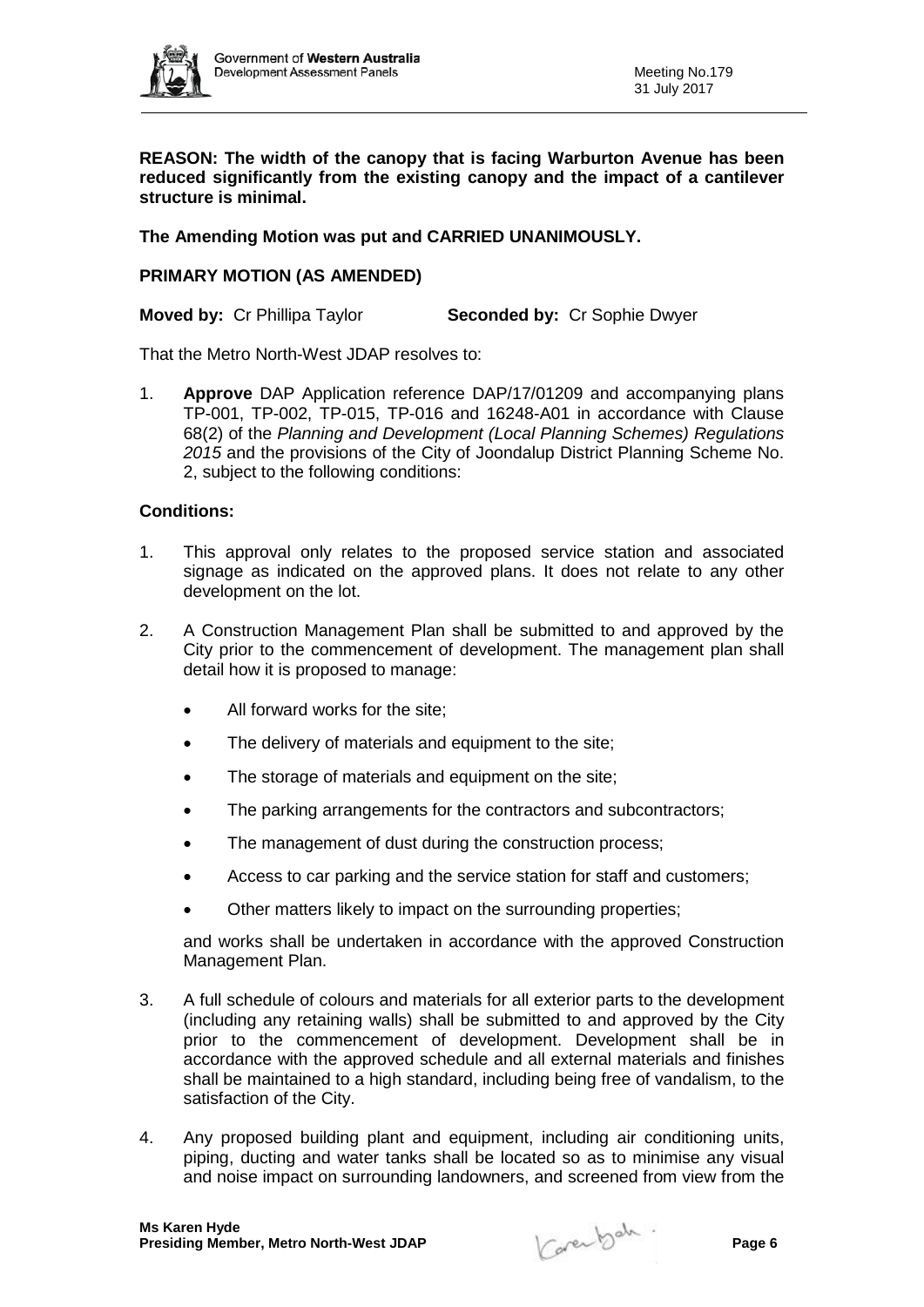

street, and where practicable from adjoining buildings. Details shall be submitted to and approved by the City prior to the commencement of development. Development shall be in accordance with these approved details.

- 5. The external surface of the development, including roofing, shall be finished in materials and colours that have low reflective characteristics, to the satisfaction of the City. The external surfaces shall be treated to the satisfaction of the City if it is determined by the City that glare from the completed development has a significant adverse effect on the amenity of adjoining or nearby neighbours.
- 6. The car parking bays, driveways and access points shown on the approved plans are to be designed, constructed, drained and marked in accordance with the Australian Standard for Off-street Car Parking (AS/NZS2890.1 2004), Offstreet Parking for People with Disabilities (AS/NZS2890.6 2009) and Off-street Commercial Vehicle Facilities (AS2890.2:2002), prior to the occupation of the development. These bays are to be thereafter maintained to the satisfaction of the City.
- 7. Detailed landscaping plans shall be submitted to and approved by the City prior to the commencement of development. These landscaping plans are to indicate the proposed landscaping treatment(s) of the subject site and the adjoining road verge(s), and shall:
	- Be drawn at an appropriate scale of either 1:100, 1:200 or 1:500;
	- Provide all details relating to paving, treatment of verges and tree planting in the car park;
	- Provide a minimum of one shade tree per four car bays within new car parking areas;
	- Show spot levels and/or contours of the site;
	- Indicate any natural vegetation to be retained and the proposed manner in which this will be managed;
	- Be based on water sensitive urban design principles to the satisfaction of the City;
	- Be based on Designing out Crime principles to the satisfaction of the City; and
	- Show all irrigation design details.
- 8. Landscaping and reticulation shall be established in accordance with the approved landscaping plans, Australian Standards and best trade practice prior to the development first being occupied and thereafter maintained to the satisfaction of the City.
- 9. All stormwater shall be collected on-site and disposed of in a manner acceptable to the City.
- 10. A Delivery Management Plan indicating the timing of deliveries shall be submitted prior to the commencement of development, and approved by the City prior to the development first being occupied. Delivery management shall then be undertaken in accordance with the approved plan.
- 11. The signage is to be established and thereafter maintained to a high standard to the satisfaction of the City.

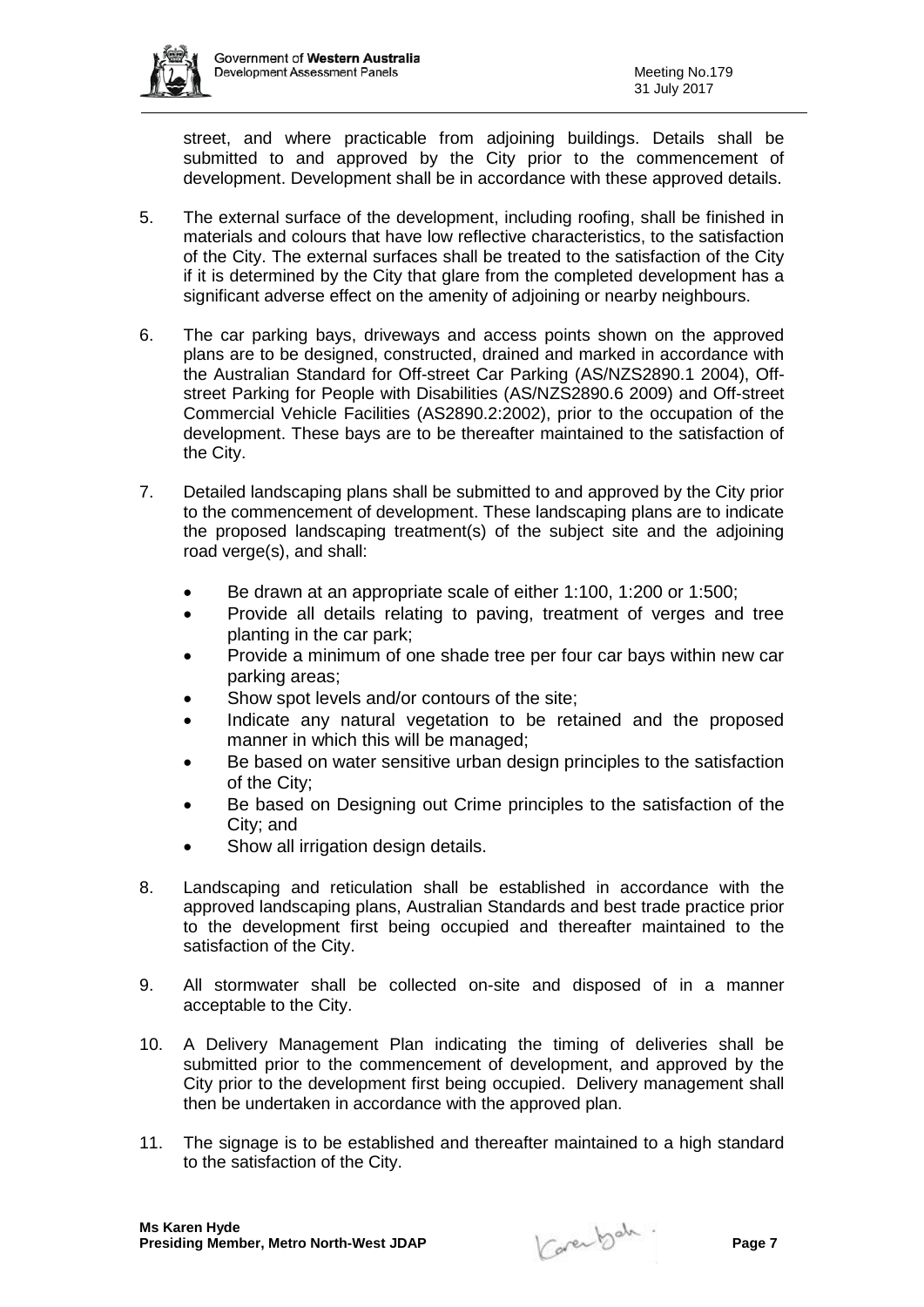

- 12. Signage must not include fluorescent, reflective or retro reflective colours.
- 13. All development shall be contained within the property boundaries.
- 14. Illuminated signage shall use low illumination that does not flash, pulsate or chase.

#### **Advice Notes**

- 1. The modifications to the crossover are subject to a separate approval. Please contact the City's Infrastructure Management Services Team on 9400 4255 to arrange an appointment.
- 2. Unless otherwise agreed upon by the City, any existing footpath and kerbing shall be retained and protected during construction of the development and shall not be removed or altered for the purposes of a vehicle crossover. Should the footpath/kerb be damaged during the construction of the development, it shall be reinstated to the satisfaction of the City.
- 3. The sale of food shall be in accordance with the *Food Act 2008.* The premise is required to be inspected by the City's Environmental Health and Environmental Services team prior to operation. Please contact the City's Health and Environmental Services on 9400 4900 to arrange an appointment.
- 4. The City's local laws require all commercial properties to store bins within a bin storage area that incorporates wash down facilities. The minimum specification includes a concrete floor graded to a floor waste that is connected to sewer and a hose cock.

### **REASON: In accordance with details contained in the Responsible Authority Report and Amending Motion.**

#### **The Primary Motion (as amended) was put and CARRIED UNANIMOUSLY.**

| 8.2 Property Location:      | Lot 13395 (193) St Brigids Terrace, Doubleview |
|-----------------------------|------------------------------------------------|
| <b>Application Details:</b> | Redevelopment of Doubleview Primary School     |
| Applicant:                  | Mr David Muir, Department of Education         |
| Owner:                      | Department of Education                        |
| Responsible Authority:      | Western Australian Planning Commission         |
| DoP File No:                | DAP/17/01213                                   |
|                             |                                                |

#### **REPORT RECOMMENDATION / PRIMARY MOTION**

#### **Moved by:** Nil **Seconded by:** Nil

That the Metro North-West JDAP resolves to:

**Approve** DAP Application reference DAP/17/01213 and accompanying plans DA.A1 (REV 1), DA.A2 (REV 0), DA.A3 (REV 0), DA.A4 (REV 0), DA.A5 (REV 0), DA.A6 (REV 0), DA.A7 (REV 0), DA.A8 (REV 0), DA.A9 (REV 0), DA.A10 (REV 0), DA.A11 (REV 0), DA.A12 (REV 0), DA.A13 (REV 0), DA.A14 (REV 0), DA.A15 (REV 0), DA.A16 (REV 0), DA.A17 (REV 0), DA.A18 (REV 0) and SK11 (REV B) date stamped 2 June 2017 by the Department of Planning, Lands and Heritage, in

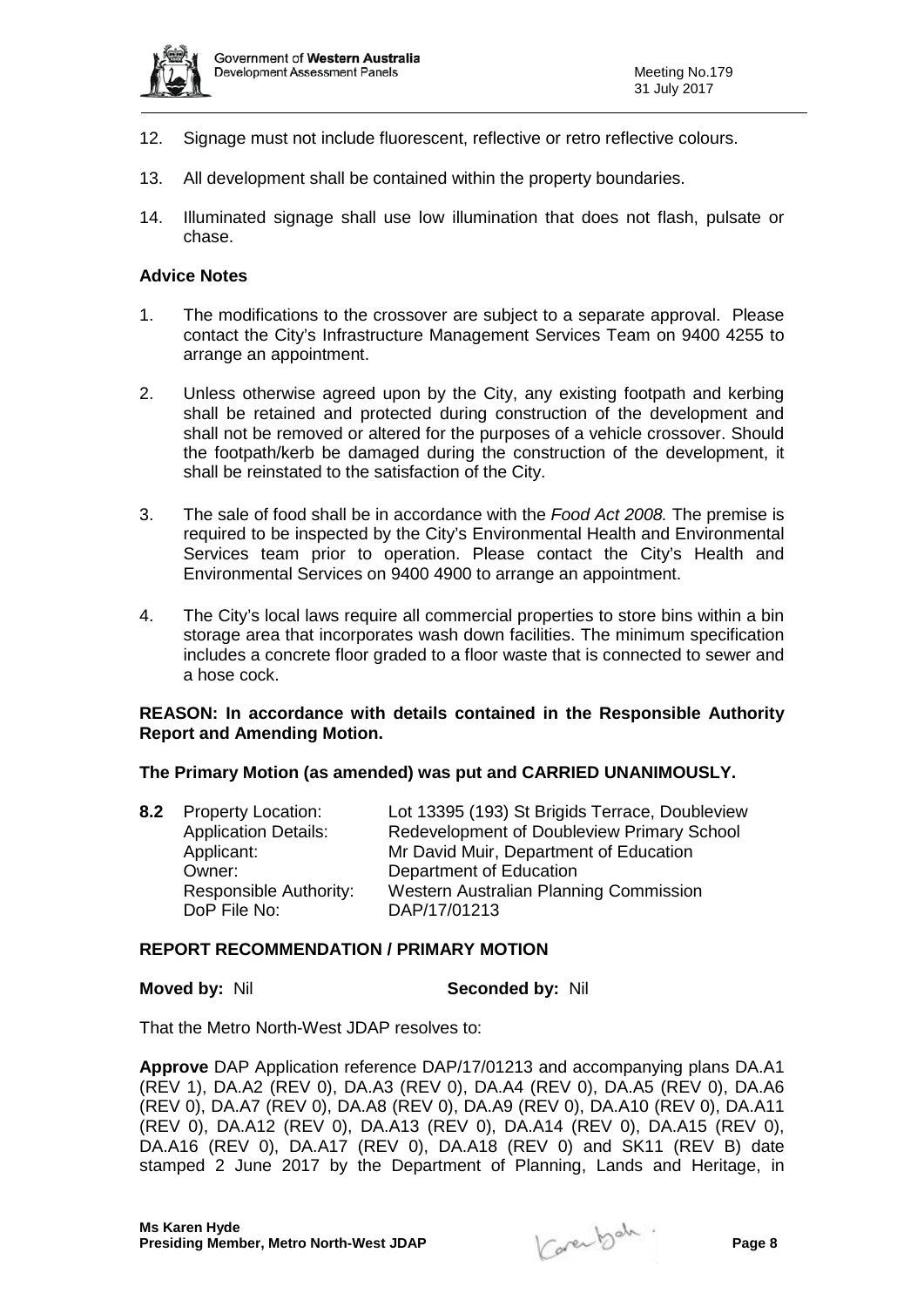

accordance with the provisions of the Metropolitan Region Scheme, subject to the following conditions:

## **Conditions**

- 1. This decision constitutes development approval only and is valid for a period of two years from the date of approval. If the subject development is not substantially commenced within the two year period, the approval shall lapse and be of no further effect.
- 2. A maximum of 350 students shall be accommodated at the school.
- 3. The school hours are to be coordinated with the co-located primary school to ensure that start, break and finish times do not overlap, to the satisfaction of the Western Australian Planning Commission.
- 4. All car parking and associated vehicle access areas shown on the approved plans shall be constructed, drained, sealed and marked to the satisfaction of the Western Australian Planning Commission, on advice of the City of Stirling, prior to occupation of the development.
- 5. Detailed landscaping plans (incorporating vegetation species and sizes, including the location of 82 new trees and trees in car parks, pavement areas and reticulation details) shall be submitted and approved to the satisfaction of the Western Australian Planning Commission, on advice of the City of Stirling, prior to the commencement of site works. Once approved, the landscaping plans are to be implemented in their entirety.
- 6. All piped and wired services, plant, equipment and storage areas are to be screened from public view, and in the case of roof mounted plant, screened or located so as to minimise visual impact, to the satisfaction of the Western Australian Planning Commission.
- 7. A dust management plan shall be submitted and approved to the satisfaction of the Western Australian Planning Commission, on advice of the City of Stirling, prior to the commencement of site works. Once approved, the dust management plan is to be implemented in its entirety.
- 8. The development shall be connected to the Water Corporation's reticulated sewerage system, to the satisfaction of the Western Australian Planning Commission, on advice of the City of Stirling, prior to the occupation of the development.
- 9. A lighting plan (detailing lighting to buildings, parking and pedestrian areas, including service areas, footpaths, key elements and features of the building and landscape) shall be submitted and approved to the satisfaction of the Western Australian Planning Commission, on advice of the City of Stirling, prior to the occupation of development. Once approved, the lighting plan is to be implemented in its entirety.
- 10. A parking and traffic management plan (including details of a 'kiss and drive' facility within Car Park 4) shall be submitted and approved to the satisfaction of the Western Australian Planning Commission, in consultation with the City of

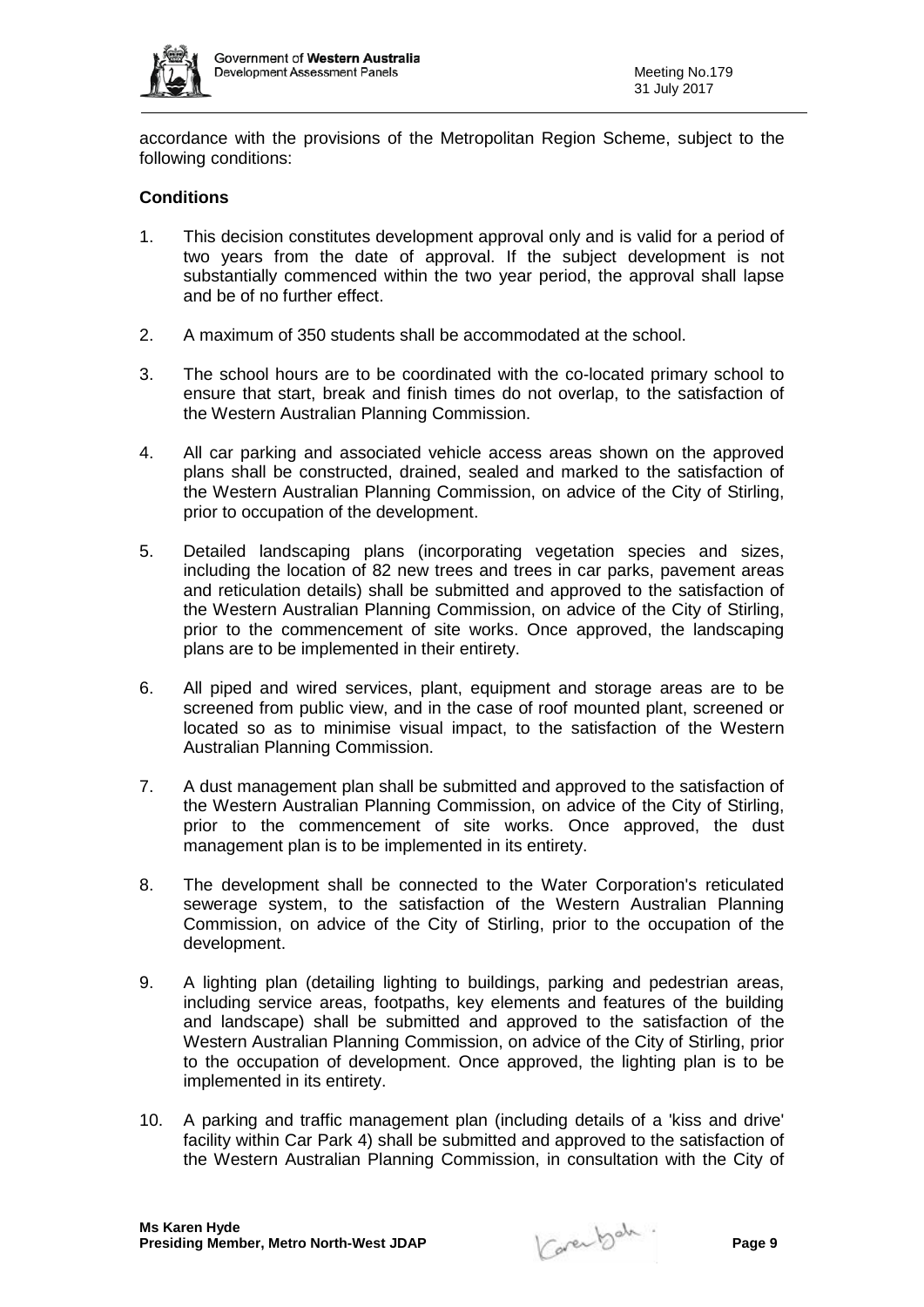

Stirling, prior to the occupation of the development. Once approved, the parking and traffic management plan is to be implemented in its entirety.

- 11. A construction management plan (dealing with noise, waste management, storage of materials, safety and security and protection of street trees and verges) shall be submitted and approved to the satisfaction of the Western Australian Planning Commission, in consultation with the City of Stirling, prior to the commencement of site works. Once approved, the construction management plan is to be implemented in its entirety.
- 12. All stormwater shall be disposed of on-site to the specification of the City of Stirling and the satisfaction of the Western Australian Planning Commission.

### **Advice Notes**

- 1. All development must comply with the provisions of the Health Regulations, National Construction Code, Public Building Regulations and all other relevant Acts, Regulations and Local Laws. This includes the provision of access and facilities for people with disabilities in accordance with the National Construction Code.
- 2. All car parking and associated vehicle access areas are to be constructed in accordance with the relevant Australian Standards.
- 3. Works within the adjoining road reserves indicated on the approved plans require separate approval from of the City of Stirling and will need to be carried out at the applicant's expense. This includes the new vehicle crossovers for which separate approval is required under the Local Government (Uniform Local Provisions) Regulations 1996.
- 4. This approval does not include the removal or pruning of any existing street trees. The proponent is encouraged to liaise with the City of Stirling regarding a requirement for a verge bond and any obligations imposed via the City's Street and Reserve Tree Policy.
- 5. Noisy construction work outside the period 7:00am to 7:00pm Monday to Saturday, and at any time on Sundays and Public Holidays, is not permitted unless such works are undertaken in accordance with a Noise Management Plan approved by the City of Stirling.

### **The Report Recommendation / Primary Motion lapsed for want of a mover and a seconder.**

#### **PROCEDURAL MOTION**

**Moved by:** Cr David Boothman **Seconded by:** Mayor Giovanni Italiano

That the Metro North-West JDAP resolves to defer DAP Application DAP/17/01213 to be reconsidered as soon as possible, to allow for additional information to be presented to the panel and considered by the Responsible Authority as detailed below: